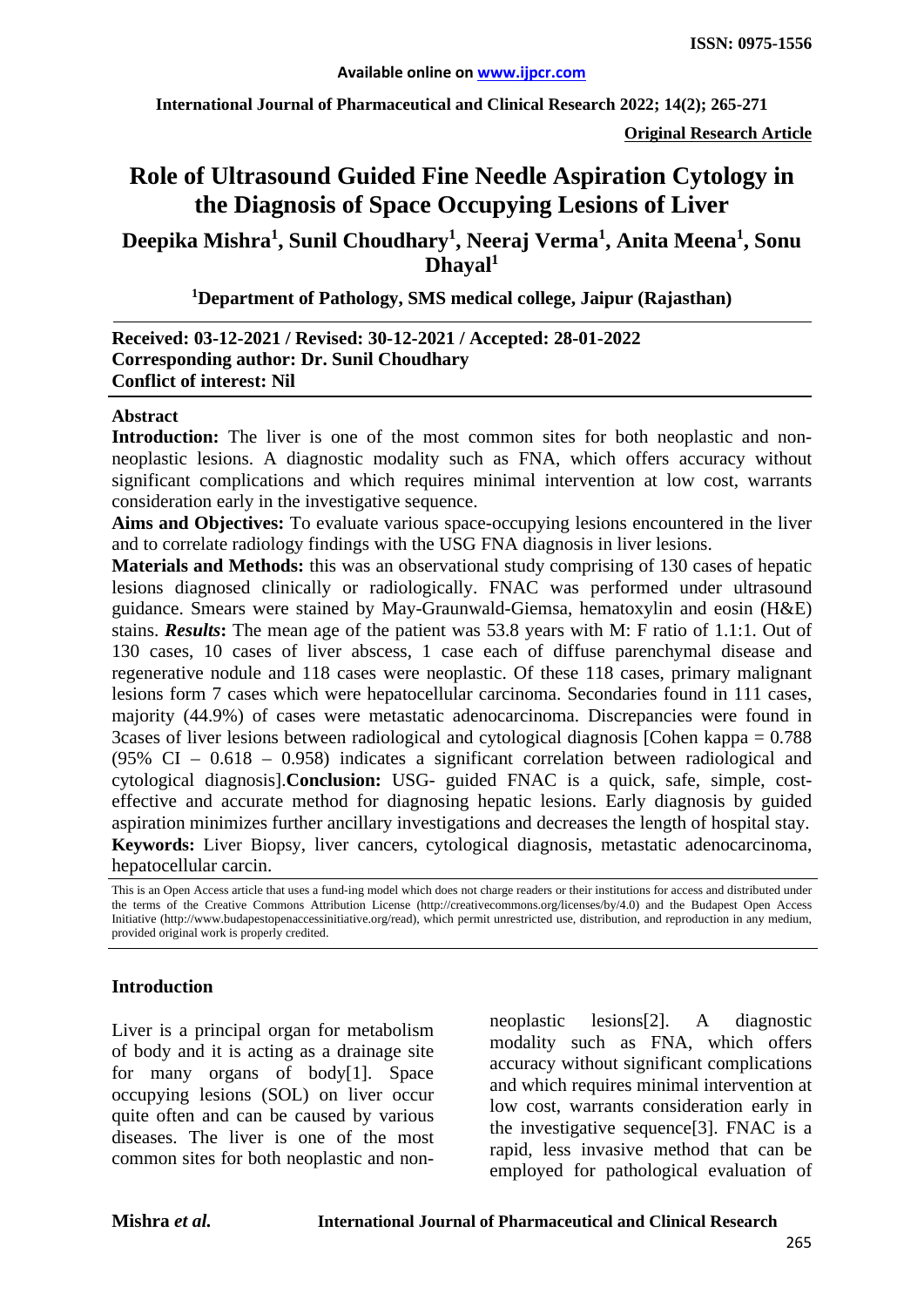both benign and malignant hepatic lesions[4]. Ultrasonography (USG) or Computed tomography (CT) guided FNAs of liver lesions increase the accuracy of sampling for deep-seated lesions. The accuracy of FNAC is higher since multiple samples can be obtained and hence the chance of obtaining a representative sample is enhanced<sup>[5]</sup>.

## **Study objectives:**

## **The aims of our study were**:

1. To categorise the lesions of the liver<br>observed on fine-needle aspiration on fine-needle aspiration cytology into neoplastic and nonneoplastic.

2. To correlate the radiological observations with cytological findings.

## **Materials and Methods:**

## **Study design and setting:**

A descriptive type of observational study was carried out in the Department of Pathology, Sawai Man Singh Medical College, Jaipur (Rajasthan) after an institutional ethical committee approval. All patients coming to SMS hospital, Jaipur from May 2020 to April 2021 with SOL in liver on ultrasonography were subjected to USG guided FNAC. Relevant clinical and serological details were obtained for each patient. Patients with bleeding diathesis and highly vascular lesions were excluded from the study. FNAC was performed under USG with the help of a radiologist.

A disposable spinal needle (20/22 gauge), connected to a 10 ml syringe was used. In the case of multifocal lesions, the largest or most easily accessible lesion was selected. The slides were prepared bedside and fixed in absolute alcohol, for cytological evaluation. The smear was stained by May-Graunwald-Giemsa, hematoxylin and eosin (H&E) stains.

#### **Observations and Results:**

USG FNAC was performed in 130 cases. The age of the patients ranged from 18 to 80 years with a mean age of  $53.8 \ (\pm 13.28)$ years. The maximum number of cases were in between 50-59 years of age. Males accounted for 52.3 % of cases and females 47.7 % cases. The commonest mode of presentation was pain abdomen in the right hypochondrium (73.08 %).

Out of 130 cases, solitary mass in 46 cases (35.4 %), multifocal lesion in 83 cases (63.8%) & diffuse parenchymal lesion in 1 (0.8%) case. Aspirates were haemorrhagic in 113 (86.9 %), followed by greyish white in 10 (7.7 %) and purulent in 7 (5.3%) cases. Serology done in all 130 cases, SGOT/SGPT was increased in 77 (59.2%) cases, Alpha-feto protein in 60 (46.1%) cases, Alakaline phosphatase in 70 (53.8%) cases.

Cytologically, liver lesions were categorized into Non-neoplastic lesions (9.2%) and neoplastic lesions (90.8%).

| <b>Non-Neoplastic cases</b> | <b>No. of Cases</b> |
|-----------------------------|---------------------|
| Liver abscess               | 10                  |
| Diffuse parenchymal disease |                     |
| Regenerative nodule         |                     |
| Total                       | 12                  |

**Table 1: Distribution of Non-Neoplastic cases**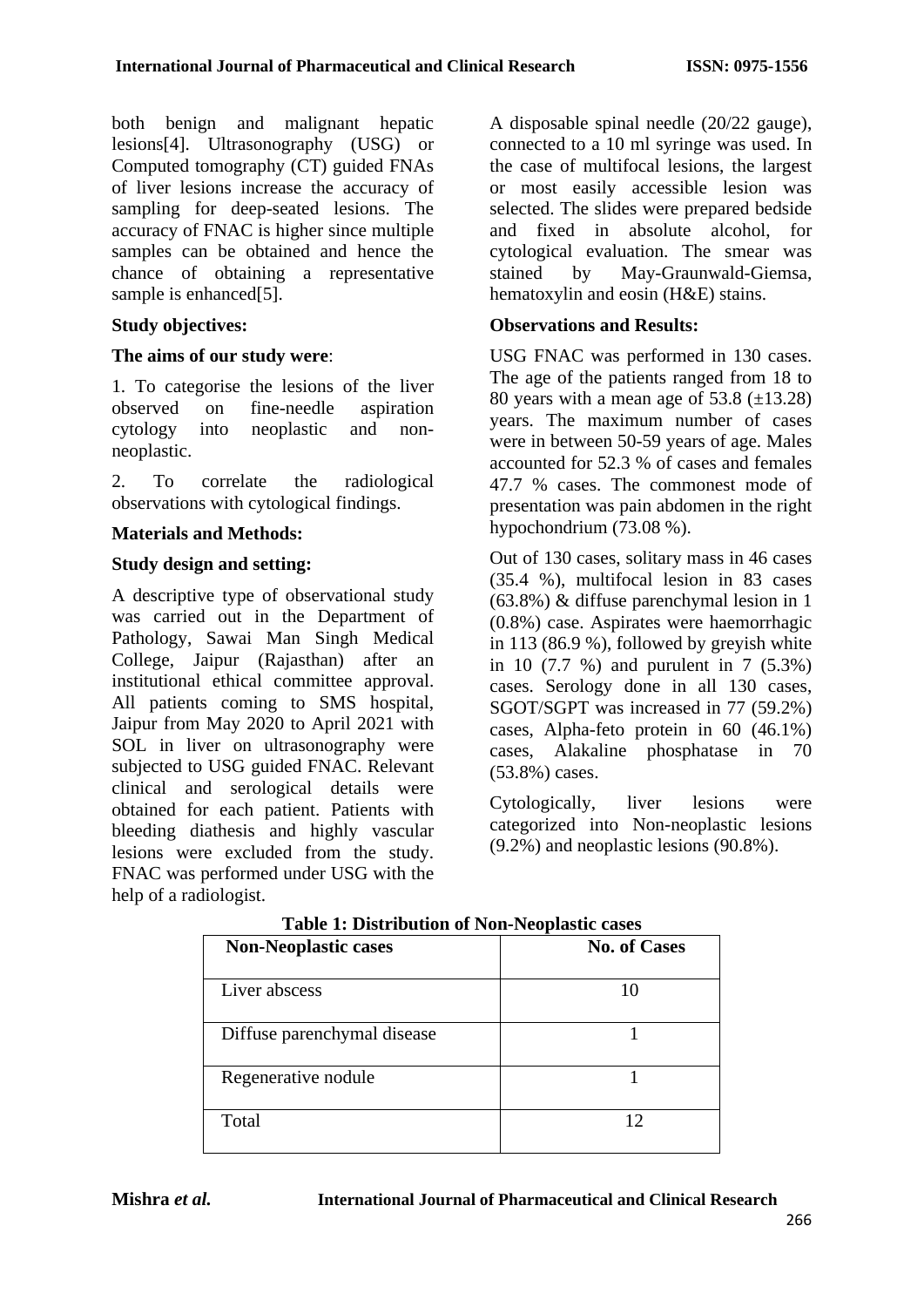

**Figure 1: Liver abscess -showing plenty of neutrophils with necrotic cells and cellular debris. Few macrophages, reactive fibroblasts and degenerating hepatocytes in a proteinaceous background.**

The smear from liver abscess showed plenty of neutrophils, accompanied by necrotic cells and cellular debris. The smear from diffuse parenchymal disease showed hepatocytes arranged in sheets, clusters and cords. Some of them hepatocytes show anisonucleosis and binucleation. the smears from regenerative nodules showed regenerating hepatocytes with presence of bile duct epithelium.

| No. of cases |
|--------------|
|              |
| 111          |
| 118          |
|              |

**Table 2: Distribution of Neoplastic cases**

**Figure 2: Hepatocellular carcinoma - showing nucleoli, abundant cytoplasm transversing blood vessels with well-differentiated tumor cells abundant**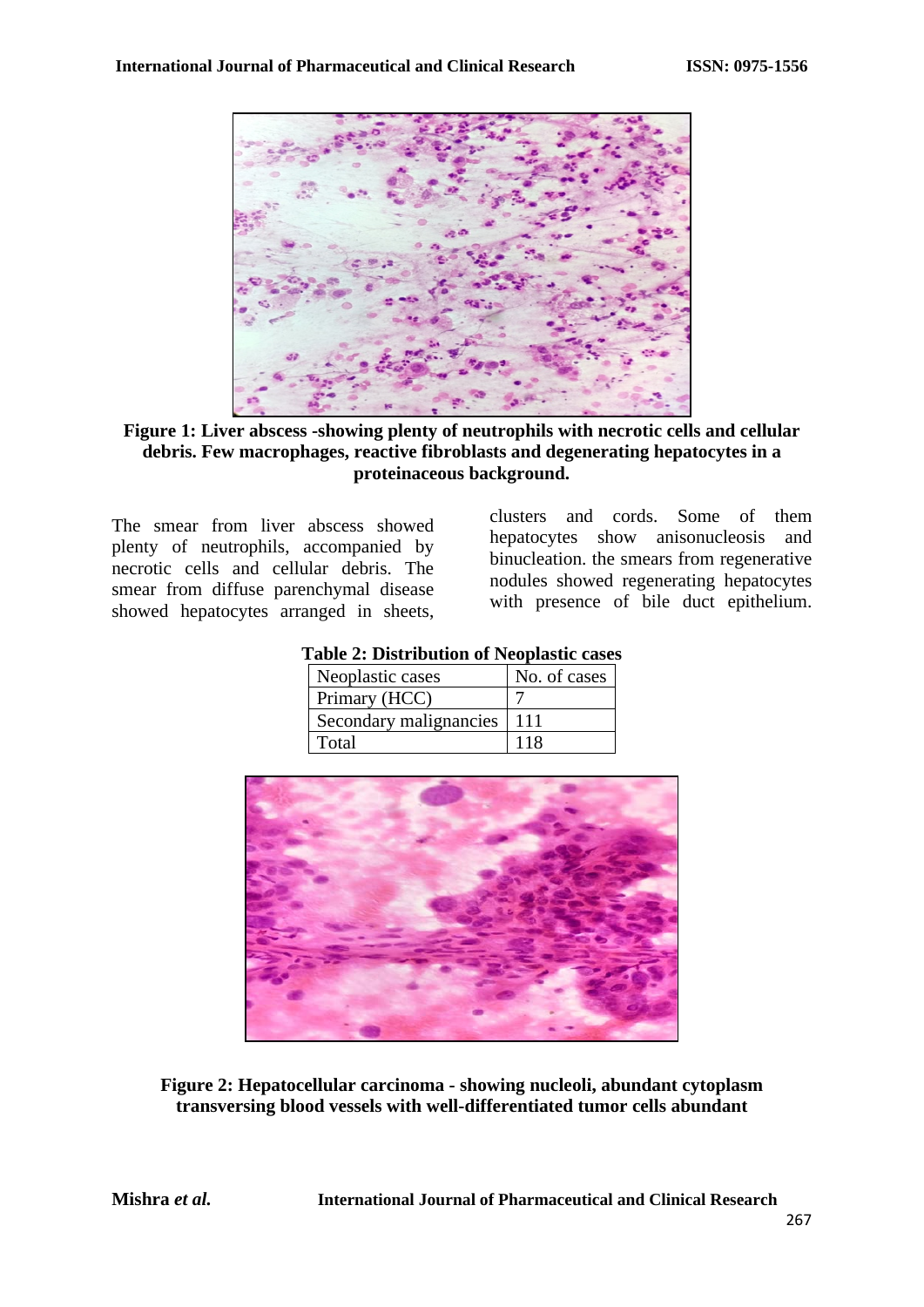Cytologically, HCC shows features such as hypercellularity (71.4%), trabecular pattern (57.1%), transgressing endothelium (85.7%), intranuclear inclusions (85.7%), bile duct epithelium (28.6%), pleomorphism (57.1%), increased nucleus: cytoplasmic ratio (71.4%), increased chromatin density (85.7%), irregular nuclear membrane (57.1%), vacuolated cytoplasm (57.1), multiple nuclei (57.1%), stripped nuclei (42.9%) and Multiple nuclei  $(57.1\%)$ .

| <b>Secondary Malignancies (Metastasis)</b>          | No. of cases                |
|-----------------------------------------------------|-----------------------------|
| Metastatic Adenocarcinoma                           | 53                          |
| Metastatic malignant epithelial neoplasm            | 39                          |
| Metastatic neuroendocrine tumor                     | 4                           |
| Metastatic Squamous cell carcinoma                  | 3                           |
| Metastatic malignant round cell neoplasm            | 3                           |
| Metastatic mixed germ cell tumor of ovary           |                             |
| Metastatic cholangiocarcinoma                       |                             |
| Metastatic poorly differentiated malignant neoplasm | $\overline{\mathcal{L}}$    |
| Malignant melanoma                                  | $\mathcal{D}_{\mathcal{A}}$ |
| <b>Total</b>                                        |                             |

| Table 3: Distribution of secondary malignancies |  |  |
|-------------------------------------------------|--|--|
|-------------------------------------------------|--|--|



**Figure 3: Metastatic Adenocarcinoma showing acinar pattern, clusters with eccentrically placed nucleus, finely dispersed chromatin and eosinophilic cytoplasm. Normal hepatocytes were also seen.**



**Figure 4: Metastatic Neuroendocrine Carcinoma showing monomorphic cells in clusters,singly scattered, stippled chromatin and reactive hepatocytes with bile pigment.**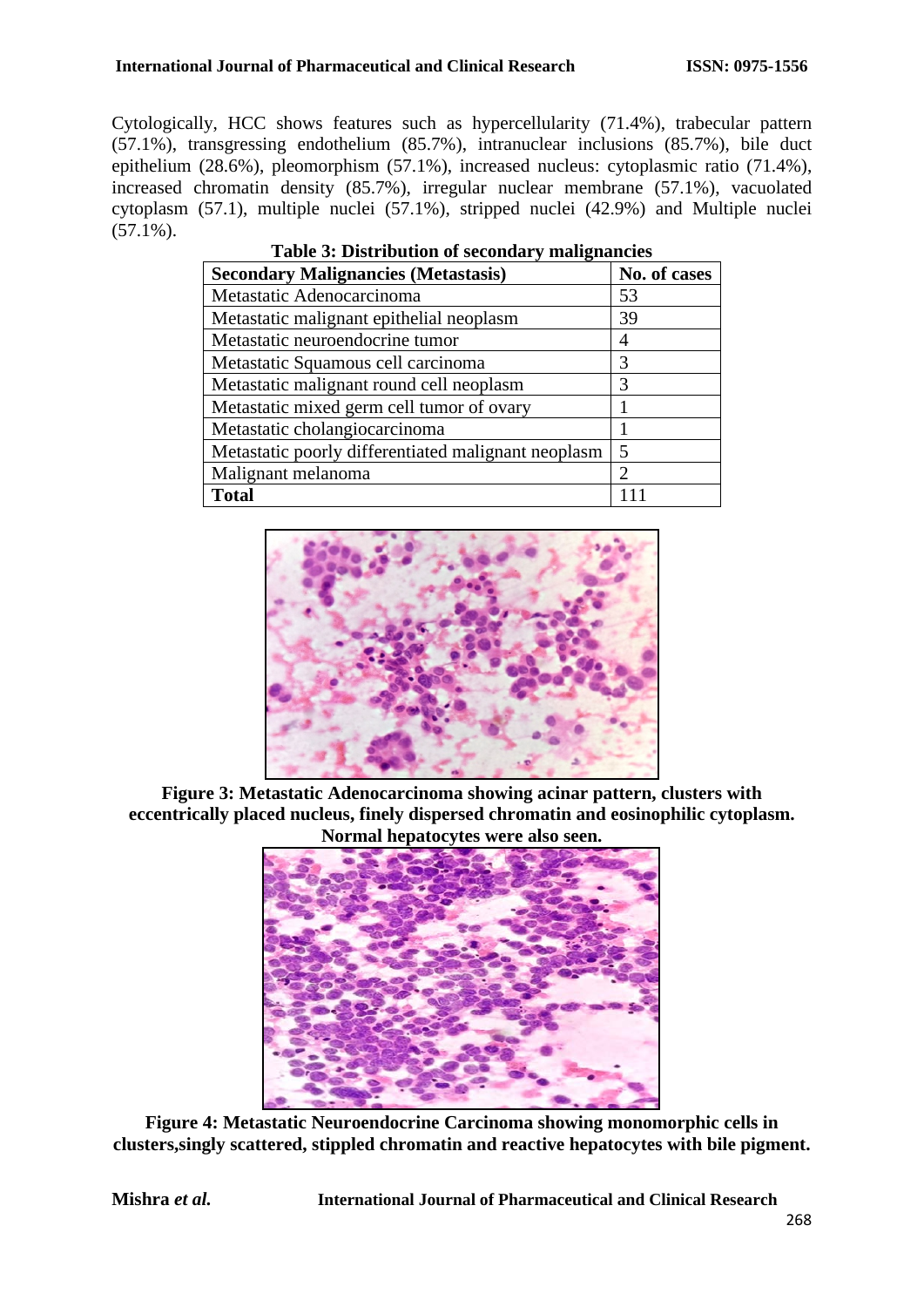

**Figure 5: Metastatic Malignant melanoma -cellular smear show loosely cohesive clusters, cells having high N/C ratio, oval to spindloid nuclei.** 

The site of primary tumor was gallbladder adenocarcinoma in 18 cases followed by colorectal in 6 cases, 3 cases each in breast, pancreas, lung & ovary.

Out of 121 cases suggested as neoplastic on radiology, 118 cases were proved as neoplastic lesions (7 HCC & 111 metastatic malignancies) rest of 3 cases were diagnosed as nonneoplastic lesions (liver abscess) cytologically. It shows that radio-diagnosis and USG guided fine needle aspiration cytology had a significant association.

## **Discussion:**

Ultrasonography-guided FNAC offers accuracy with the minimal intervention[10]. Although imaging techniques have helped greatly in diagnosing the majority of hepatic lesions there is some overlap between the radiologic features of liver abscesses, HCC and metastases[1]. In these situations, FNAC plays an essential role<sup>[11]</sup>.

Hepatic diseases are common in our environment. It affects all age groups with peak age in the  $5<sup>th</sup>$  &  $6<sup>th</sup>$  decades of life[5]. In the present study, the age of the patients ranged from 18 to 80 years with a majority (31.5%) of them in the age group of 50-59 years. The mean age was 53.8 (SD  $\pm$ 

13.28) years which was similar to Lekha M.B. et al[6], Yasin SB et al[7] & Agarwal A et al[8]. M: F ratio was 1.1:1 showing slight male predominance. Similar to Yasin SB et all [7] & Agarwal A et all [8].

In the present study, the commonest mode of presentation was pain abdomen in the right hypochondrium (73.08 %) followed by loss of weight (32.31%). Yasin SB[7] reported pain abdomen as the presenting complaint in 86 out of 130 cases (66.2%), Franca et al[9] reported pain abdomen as the presenting complaint in 42 out of 62 cases (74%), mass per abdomen (58%)  $\&$ loss of appetite (42%).

Lesions of liver were categorized into nonneoplastic and neoplastic lesions. Out of 130, 12 (9.2%) cases of non neoplastic lesions, 118 cases (90.8%) of neoplastic lesions. Lekha M.B. et al[6] reported that 6 (10%) cases out of 60 were nonneoplastic & 53(88.3%) neoplastic. Agarwal A et al<sup>8</sup> reported that 13 (8.9%) cases out of 146 were nonneoplastic & 133 (90.1%) neoplastic. Goel S et al (2014)[1] reported that 7 (2%) cases out of 360 were non neoplastic & 317(88%) neoplastic and 10% non diagnostic.

In the present study out of 130 cases, SGOT/SGPT was increased in 77 (59.2%)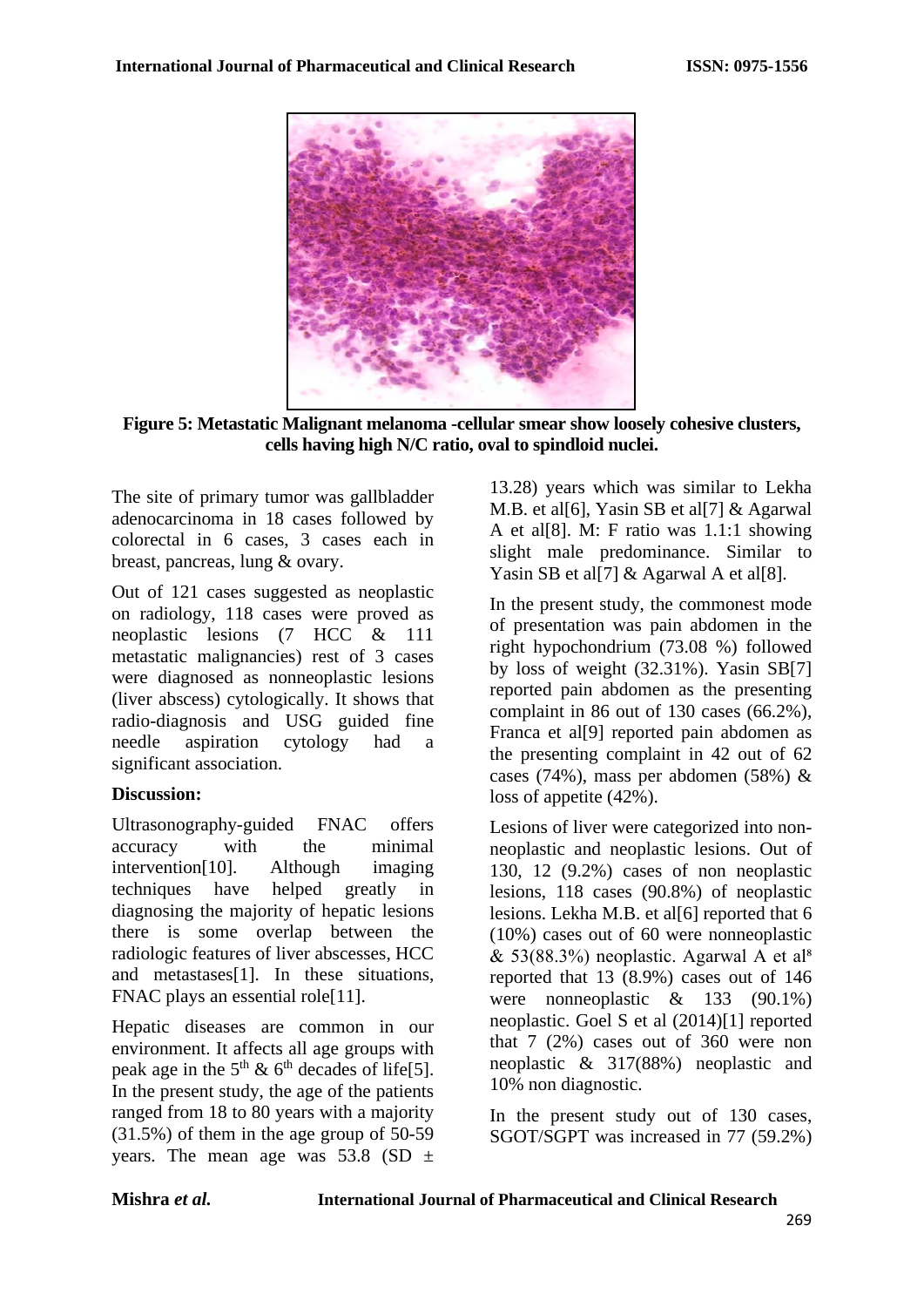cases, Alpha-feto protein in 60 (46.1%) cases, Alkaline phosphatase in 70 (53.8%) cases. Similarly, Goel S [1] reported that SGOT, SGPT was increased in 58% of cases & Alpha-feto protein was raised in 40% of cases.

Out of 121 cases suggested as neoplastic on radiology, 118 cases were proved as neoplastic lesions (7 HCC & 111 metastatic malignancies) rest of 3 cases were diagnosed as nonneoplastic lesions (liver abscess) cytologically (Cohen kappa  $= 0.788$  (95% CI – 0.618 – 0.958) – indicates a significant correlation between radiological and cytological diagnosis). Lekha M.B. et al<sup>6</sup> reported that five cases of solitary lesions described as abscess by ultrasonography were proved as such in cytology. 19 cases of multiple lesions suggested as HCC or metastasis by ultrasonography, proved to be metastasis in 10 cases and HCC in 9 cases by cytological examination. Correlation between radiodiagnosis and FNAC revealed a significant association  $(p<0.05)$ . Agarwal A et al (2017)[15] reported that out of 6 cases that were diagnosed as benign on radiology, 5 were confirmed to be benign on FNAC while 1 case was given suspicious for malignancy. Out of 140 cases suggested as malignant on radiology, 124 cases were proved as metastatic malignancies, 4 cases as unclassified, 3 cases as HCC, 1 case as lymphoma, while & cases were diagnosed as negative for malignancy and 1 case as regenerative nodule on cytological examination. Correlation between radiodiagnosis and FNAC revealed a significant association ( $p<0.05$ ).

## **Conclusion:**

USG- guided FNAC is a quick, safe, simple, cost-effective and accurate method for diagnosing hepatic leions. Early diagnosis by guided aspiration minimizes further ancillary investigations and decreases the length of hospital stay.

Although USG guided FNAC may or may not be superior to radiodiagnosis alone in the diagnosis of hepatic masses. The histological diagnosis remains the gold standard of any SOL in liver.

# **References:**

- 1. Goel S, Hemrajani D, Sharma M. Ultrasound guided fine needle aspiration cytology (FNAC) in diagnosis of space occupying lesions (SOL) of liver. Journal of Evolution of Medical and Dental Sciences. 2014 Jul 7;3(27):7480– 7.
- 2. Arathi S, Giriyan S. Ultrasound Guided FNAC in Diagnosis of Space Occupying Lesions of Liver. IJPRP. 2017;6(2 (Part-2)):360–4.
- 3. Orell SR, Sterret GF. Fine needle aspiration cytology. 4th ed. New Delhi: Churchill Livingstone. 2005: 293–316.
- 4. Ali SR et al. Role of fine needle aspiration cytology in the diagnosis of hepatic lesions. Muller J Med Sci Res 2015; 6:125-8.
- 5. Nggada HA, Ahidjo A, Ajagi NA. Correlation between ultrasound findings and ultrasound guided FNAC in the diagnosis of hepatic lesions: A Nigerian tertiary hospital experience. International J Gastroenterol 2006;  $5(2):1-7.$
- 6. Lekha M.B, Prabhu DC, Nagarjappa AH. Ultrasound/computerized guided Fine Needle Aspiration Cytology of liver lesions.IPJ of diagnostic pathology. 2018;3(2):68-74.
- 7. Yasin B, Bashir N, Samoon N. Role of image guided fine needle aspiration cytology in diagnosis of hepatic lesions-study at a tertiary care centre of Kashmir valley. Asian Pacific Journal of Health Sciences. 2017 Jun 30; 4:198–205.
- 8. Agrarwal A, Khandelwal R, Singh SN, Pant, H and Ashish Kumar Gupta. Evaluation of guided gene needle aspiration cytology in the diagnosis of hepatic lesions. International Journal of